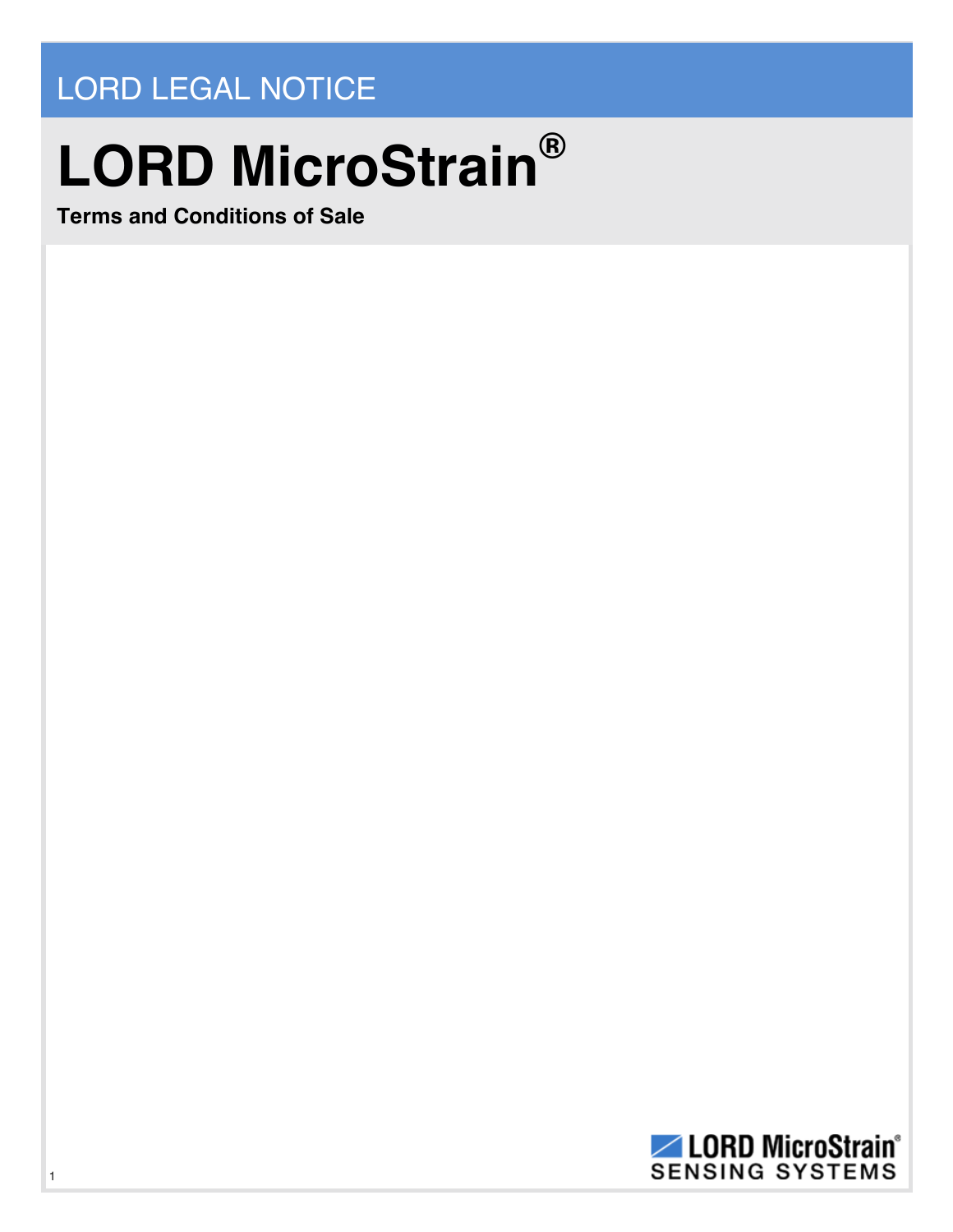

©2013 LORD Corporation MicroStrain® Sensing Systems 459 Hurricane Lane Suite 102 Williston, VT 05495 United States of America Phone: 802-862-6629 Fax: 802-863-4093

www.microstrain.com support@microstrain.com

**REVISED: January 31, 2013**

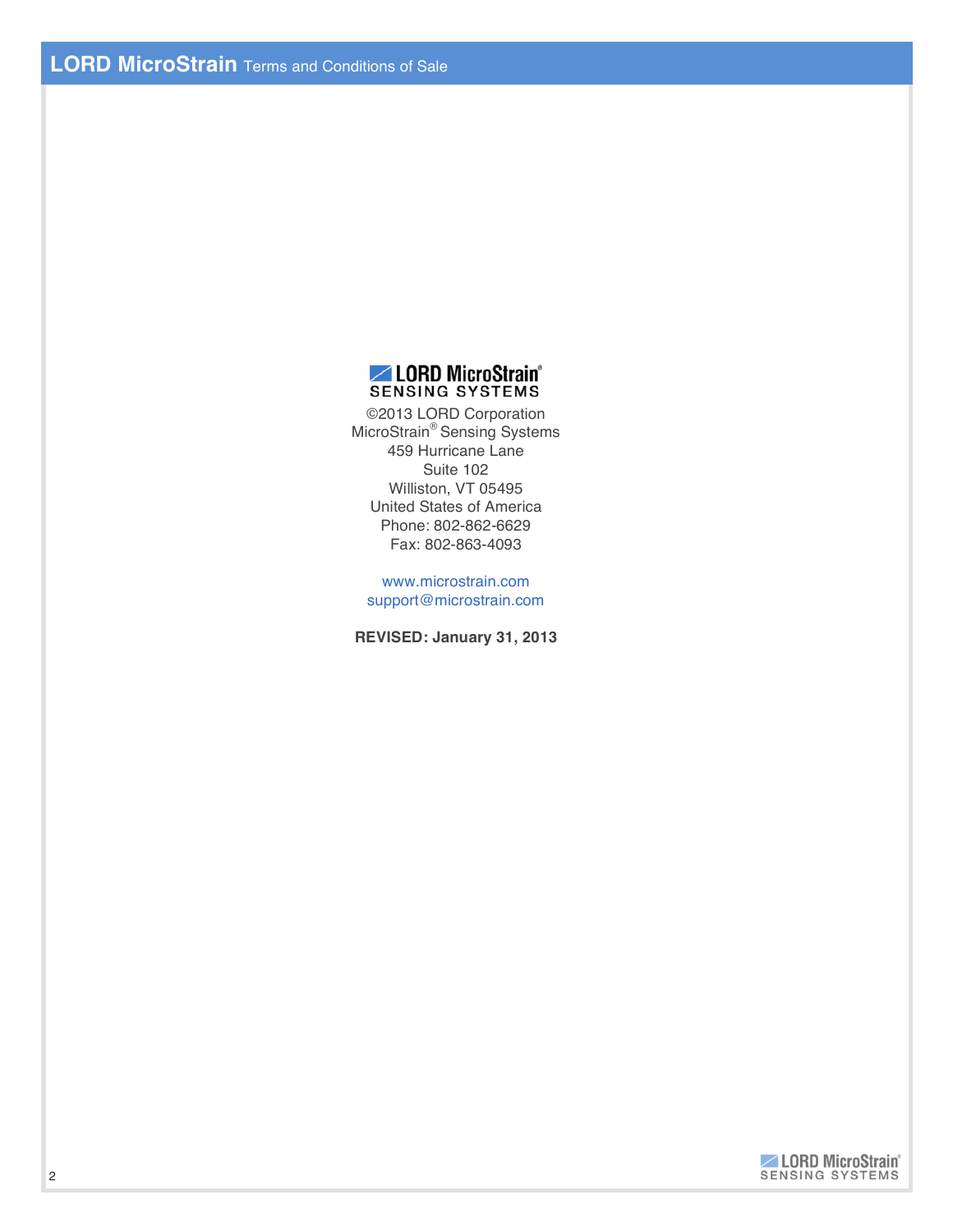1. **Acceptance of Terms and Conditions of Sale.** By placing an order with LORD Corporation, dba MicroStrain ("LORD"), Buyer agrees to be bound by these Terms and Conditions of Sale. LORD shall not be bound by any other terms and conditions, regardless of whether Buyer tenders terms and conditions with an order or otherwise. These Terms and Conditions of Sale supersede all prior or contemporaneous oral or written communications, proposals and representations with respect to its subject matter and shall prevail over any conflicting or additional terms of any quote, order, previous agreement, acknowledgment or similar communications between LORD and Buyer. As used in these Terms and Conditions of Sale, (a) "Product" or "Products" includes all physical LORD products, individually and collectively; and (b) "Software" means the software portion of any Product and/or any software embedded in any Product.

2. Pricing. All prices are quoted in US dollars unless otherwise expressly stated and are valid for ninety (90) days. Buyer is solely responsible for payment of all shipping charges, freight costs, taxes, import fees and duties, insurance, value added taxes, and any other charge incident to Buyer's receipt of Products ("Additional Charges"). Our minimum order is one hundred (\$100.00) dollars, excluding Additional Charges.

3. Payment: Payment to LORD shall be made in advance, in U.S. dollars, by credit card, bank draft or letter of credit, unless otherwise agreed in writing by LORD. At the sole discretion of LORD, credit terms of net 30 days up to a preapproved limit may be offered to Buyer. A late payment charge of one and a half (1.5%) percent per month, or the maximum percentage rate permitted by law, if lower, shall be charged on all past due balances. Buyer agrees to pay all costs and expenses incurred by LORD in collecting or attempting to collect past-due balances, including, but not limited to, third party collection fees, reasonable attorneys' fees, legal expenses and court costs.

4. **Shipping Terms.** All Products delivered to Buyer by LORD, shall be F.O.B. our distribution center, with risk of loss passing to Buyer upon our delivery of the Products to a common carrier. LORD will arrange payment for shipping and insurance with the carrier, but such costs are the responsibility of Buyer. Delivery times quoted are estimates only and LORD shall not be liable for delays in delivery.

5. **Acceptance & Returns**. Shipments shall be deemed to be accepted by Buyer upon receipt of shipment. Any discrepancy in shipment quantity must be reported to LORD within five (5) days of Buyer's receipt of shipment. Buyer may return individual starter kits (i.e., not products sold in volume as starter kits) or evaluation units for any reason within thirty (30) days of date of shipment by LORD. All other returns are at the sole discretion of LORD and, if accepted, subject to a re-stocking fee of the greater of twenty-five (25%) percent of the invoiced amount or one hundred (US\$100.00) dollars. All returns must comply with paragraph 13 below. Under no circumstances will LORD refund any Additional Charges. Products which are customized, modified or altered for or by Customer are not eligible for return. LORD shall not be obligated to accept for return any Product which is damaged after it leaves LORD's distribution center.

6. **Compliance with\$Laws, Rules\$& Regulations.** Buyer acknowledges and#accepts that: i) Products may be exported from the United States only in accordance with US Export Administration Regulations and diversion contrary to US law is prohibited. Accordingly, Buyer warrants and represents that it is eligible to receive Products under US law and the laws of Buyer's jurisdiction and Buyer agrees to abide by all export, import and re-export restrictions; ii) Buyer shall be solely responsible for compliance with all laws, rules and regulations pertaining to the use of any Product, including without limitation any use that requires approval from any governmental entity or authority with respect to research, testing or use in commerce; iii) Products sold for biomedical purposes shall only be used for research purposes; iv) any approval required by the US Food and Drug Administration, Internal Review Board (IRB), Human or Animal Experimentation Committee or other governmental entity or authority, whether of the US or any other jurisdiction, must be obtained by Buyer at its sole cost and effort; v) LORD expressly disclaims compliance with any and all such laws, rules, and regulations; and vi) Buyer accepts full and complete responsibility for any such compliance.

7. **Software License.** Upon payment to LORD for any Product that includes Software, LORD grants to Buyer a nonexclusive license to use one copy of such Software on one computer, subject to the following provisions: i) Buyer acknowledges and accepts that Software is protected by applicable copyright laws; ii) upon payment to LORD, title to the medium on which the Software is recorded or stored, not title to the Software, is transferred to Buyer; iii) Buyer may use Software on a multi-user or network system only if (A) the particular Software is expressly labeled by LORD for use on multi-user or network systems, or (B) one copy of the Software is purchased for each node or terminal on which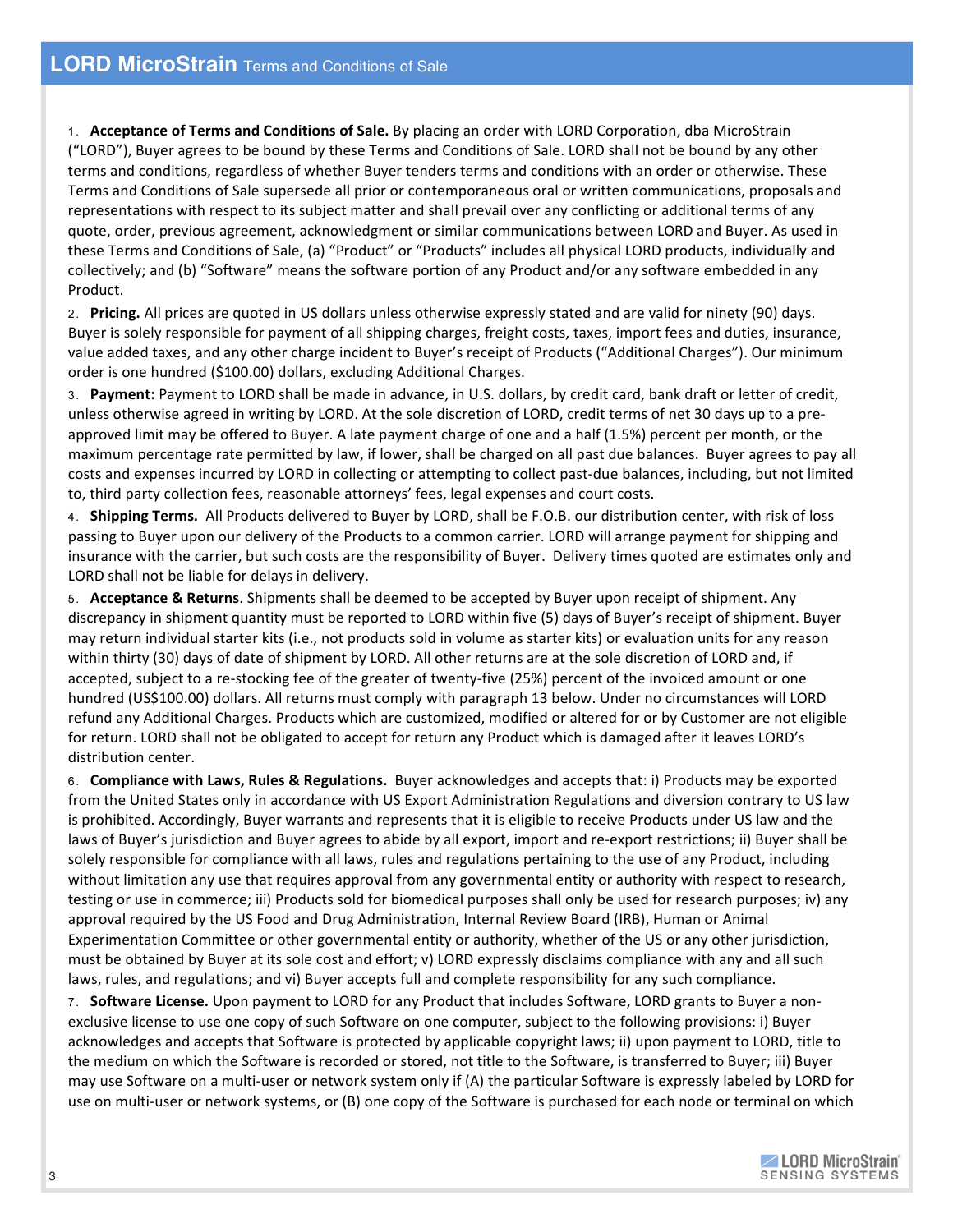such Software is to be used simultaneously; iv) Buyer shall not use, make, manufacture, or reproduce copies of Software, provided, however, that Buyer may make copies of the Software for backup or archival purposes only; v) Buyer is expressly prohibited from disassembling or reverse engineering any Software; and vi) all copyright notices shall be retained on all authorized copies of Software (including without limitation those for archival purposes).

## 8. **LIMITED WARRANTIES.**

a. *PRODUCTS*. LORD WARRANTS AND REPRESENTS THAT i) ALL PRODUCTS (EXCEPT SPARE PARTS, REPLACEMENT PARTS AND SPARE KITS) SHALL BE FREE FROM MATERIAL DEFECTS IN WORKMANSHIP FOR A PERIOD OF ONE (1) YEAR FROM THE DATE OF INVOICE ISSUED BY LORD OR ITS AUTHORIZED DISTRIBUTOR, BUT IN NO EVENT MORE THAN EIGHTEEN (18) MONTHS FROM THE DATE SHIPPED FROM LORD'S DISTRIBUTION CENTER; AND II) ALL SPARE PARTS, REPLACEMENT PARTS AND SPARE KITS SHALL BE FREE FROM MATERIAL DEFECTS IN WORKMANSHIP FOR A PERIOD OF NINETY (90) DAYS FROM THE DATE OF INVOICE ISSUED BY LORD OR ITS AUTHORIZED DISTRIBUTOR.

b. **SOFTWARE**. LORD WARRANTS AND REPRESENTS THAT ANY SOFTWARE WILL SUBSTANTIALLY CONFORM TO LORD'S THEN-CURRENT FUNCTIONAL SPECIFICATIONS FOR SUCH SOFTWARE (AS SET FORTH IN THE APPLICABLE DOCUMENTATION) FOR A PERIOD OF NINETY (90) DAYS FROM THE DATE OF INVOICE ISSUED BY LORD OR ITS AUTHORIZED DISTRIBUTOR, BUT IN NO EVENT MORE THAN EIGHTEEN (18) MONTHS FROM THE DATE SHIPPED FROM LORD'S DISTRIBUTION CENTER ("SOFTWARE WARRANTY PERIOD"), PROVIDED, HOWEVER, THAT THE SOFTWARE IS PROPERLY INSTALLED BY BUYER ON APPROVED HARDWARE AND OPERATED AS DESCRIBED IN ITS DOCUMENTATION.#LORD FURTHER WARRANTS AND REPRESENTS THAT DURING THE SOFTWARE WARRANTY PERIOD, THE MAGNETIC MEDIA ON WHICH LORD DELIVERS THE SOFTWARE WILL BE FREE OF PHYSICAL DEFECTS. IN THE EVENT OF ANY BREACH BY LORD OF THIS LIMITED SOFTWARE WARRANTY, LORD'S SOLE OBLIGATION SHALL BE TO REPLACE THE DEFECTIVE MEDIA OR NON-CONFORMING SOFTWARE WITH FUNCTIONAL MEDIA OR SOFTWARE THAT SUBSTANTIALLY CONFORMS TO LORD'S THEN-CURRENT FUNCTIONAL SPECIFICATIONS. IN THE CASE OF REPLACEMENT OF MEDIA OR SOFTWARE, THE LICENSE GRANTED BY LORD WITH RESPECT TO SUCH SOFTWARE SHALL CONTINUE IN FULL FORCE AND EFFECT. IN THE CASE OF REFUND, SUCH LICENSE AUTOMATICALLY TERMINATES UPON ISSUANCE OF REFUND.

c. *FIRMWARE AND SOFTWARE UPDATES*. LORD#WARRANTS#AND#REPRESENTS THAT ANY UPDATE FOR SOFTWARE OR FIRMWARE ("UPDATE") WILL SUBSTANTIALLY CONFORM TO LORD'S THEN-CURRENT FUNCTIONAL SPECIFICATIONS FOR THE APPLICABLE SOFTWARE AND FIRMWARE AS LONG AS SUCH UPDATE IS AVAILABLE FOR DOWNLOAD ON LORD'S WEBSITE, PROVIDED, HOWEVER, THAT (1) SUCH UPDATE IS PROPERLY INSTALLED BY BUYER ON APPROVED HARDWARE AND AS DESCRIBED IN ITS DOCUMENTATION; AND (2) THE PRODUCT OR SOFTWARE TO WHICH SUCH UPDATE IS APPLIED CONTINUES TO BE OPERATED AS DESCRIBED IN ITS DOCUMENTATION. IN THE EVENT OF ANY BREACH BY LORD OF THIS LIMITED WARRANTY ON UPDATES, LORD'S SOLE OBLIGATION SHALL BE TO REPLACE THE DEFECTIVE UPDATE WITH AN UPDATE THAT SUBSTANTIALLY CONFORMS TO LORD'S THEN-CURRENT FUNCTIONAL SPECIFICATIONS.

d. **ORIGINAL BUYER.** THE LIMITED WARRANTIES CONTAINED IN PARAGRAPHS 8a, 8b AND 8c ABOVE EXTEND ONLY TO THE ORIGINAL BUYER AND SUCH LIMITED WARRANTIES ARE EXPRESSLY IN LIEU OF ALL OTHER WARRANTIES OF ANY KIND OR NATURE, WHETHER EXPRESS OR IMPLIED.

9. **WHAT IS NOT COVERED BY THE LIMITED WARRANTIES. The Limited Warranties contained in paragraph 8 above are** void with respect to: i) any Product, Software or Update which, in LORD's sole judgment, has been subjected to abuse, accident, alteration, modification, tampering, negligence, misuse, faulty installation, lack of reasonable care, repair or service by anyone other than LORD that is in any way not contemplated in the documentation for such Product, Software or Update; ii) any Product, the model or serial number of which has been altered, tampered with, defaced or removed; iii) the initial installation, uninstallation or re-installation of any Product; iv) shipping costs; v) operational adjustments covered in the operating manual for such Product, Software or Update; vi) maintenance, calibration or recalibration of any Product; vii) damage occurring in shipment or due to acts of nature, failures due to power surges or other Force Majeure causes beyond LORD's control; viii) cosmetic damage; ix) any hardware, software, firmware or other product or service provided or furnished by anyone other than LORD; x) any Product, Software or Update that has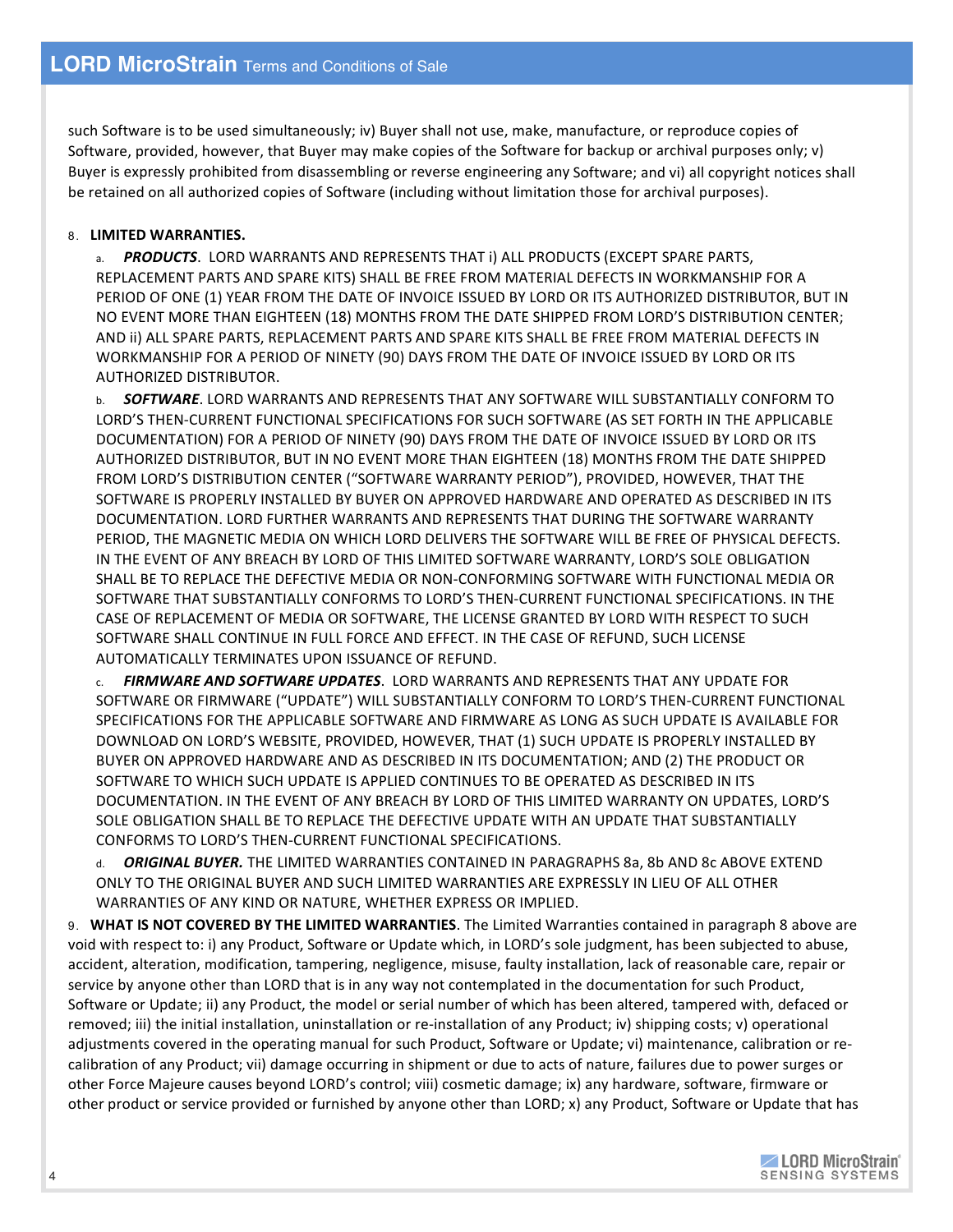been installed or used outside LORD's technical specifications; xi) refurbished Products; xii) the failure to install any required Firmware or Software Update; and xiii) Products and Software that have been purchased through an inventory clearance or liquidation sale or other sale specifying that such Product is being sold "as is." Repair, calibration or recalibration by anyone other than LORD will also void any applicable warranties.

10. **EXCLUSION OF\$ALL OTHER WARRANTIES**.#EXCEPT FOR THE LIMITED WARRANTIES CONTAINED#IN PARAGRAPH 8 ABOVE, LORD EXPRESSLY DISCLAIMS ALL WARRANTIES OF MERCHANTABILITY OF GOODS OR OF FITNESS FOR A PARTICULAR PURPOSE OR ANY PURPOSE. BY ACCEPTING DELIVERY OF ANY PRODUCT AND/OR SOFTWARE AND/OR BY DOWNLOADING ANY UPDATE, BUYER ACKNOWLEDGES AND AGREES THAT: i) THE VALUE AND USE OF SUCH PRODUCT, SOFTWARE OR UPDATE IS UNRELATED TO THE VALUE OR COST OF ANY REAL OR PERSONAL PROPERTY IN CONNECTION WITH WHICH SUCH PRODUCT MAY BE USED OR ANY SERVICES RELATED TO SUCH PRODUCT WHICH ARE FURNISHED BY ANY PERSON; ii) LORD MAKES NO WARRANTY THAT SUCH PRODUCT, SOFTWARE OR UPDATE WILL AVERT, DETECT OR PREVENT OCCURRENCES OR THE CONSEQUENCES THEREOF WHICH SUCH PRODUCTS, SOFTWARE OR UPDATE MAY HAVE BEEN DESIGNED TO DETECT, AVERT OR PREVENT, OR THAT SUCH PRODUCT, SOFTWARE OR UPDATE MAY NOT BE COMPROMISED, DISABLED OR CIRCUMVENTED; iii) LORD HAS MADE NO REPRESENTATIONS OR WARRANTIES, EXPRESS OR IMPLIED, TO OR FOR THE BENEFIT OF BUYER, WHICH CONTRADICT ANY OF THE FOREGOING; AND IV) "FALSE ALARMS" AND "FALSE READINGS" FROM LORD'S PRODUCTS, SOFTWARE AND UPDATES MAY OCCUR FOR ANY NUMBER OF REASONS AND LORD DOES NOT WARRANT AGAINST SUCH FALSE RESULTS.

## 11. Limitations on Liability.

IN NO EVENT SHALL LORD OR ITS PRINCIPALS, DIRECTORS, SHAREHOLDERS, OFFICERS, EMPLOYEES, INDEPENDENT CONTRACTORS, AGENTS, DISTRIBUTORS OR PARENT, SUBSIDIARY OR AFFILIATED ENTITIES ("RELATED PERSONS") BE LIABLE TO BUYER OR ANY THIRD PARTY FOR ANY DAMAGES OF ANY KIND OR NATURE ARISING OUT OF OR RELATED TO, IN WHOLE OR IN PART, THE USE, MISUSE OR NONUSE OF A PRODUCT, INCLUDING WITHOUT LIMITATION DIRECT DAMAGES, INDIRECT#DAMAGES, CONSEQUENTIAL DAMAGES SUCH AS LOST PROFITS AND OTHER ECONOMIC LOSSES, DAMAGES ARISING OUT OF

OR RELATED TO PERSONAL INJURY OR DEATH, OR SPECIAL, PUNITIVE, INCIDENTAL, REMOTE OR SPECULATIVE DAMAGES

SUFFERED BY BUYER OR ANY THIRD PARTY, EVEN IF LORD WAS ADVISED OR AWARE OF THE POSSIBILITY THAT ANY SUCH DAMAGES MIGHT OCCUR.

b. IN THE EVENT BUYER SUFFERS ANY SUCH DAMAGES, BUYER'S REMEDY SHALL IN NO EVENT EXCEED THE REPAIR, REPLACEMENT OR COST OF THE PRODUCT AND/OR SOFTWARE PURCHASED FROM LORD OR ITS AUTHORIZED DISTRIBUTOR, AS DETERMINED BY LORD IN ITS SOLE DISCRETION; AND THERE SHALL BE NO OTHER REMEDY AVAILABLE TO BUYER FOR SUCH DAMAGES.

c. THE LIMITATIONS CONTAINED IN THIS PARAGRAPH 11 SHALL APPLY TO THE FULLEST EXTENT PERMITTED BY LAW REGARDLESS OF THE THEORY UPON WHICH LIABILITY OF LORD IS BASED AND NOTWITHSTANDING THE FAILURE OF THE ESSENTIAL PURPOSE OF ANY LIMITED REMEDY.

12. **INDEMNIFICATION.** BUYER HEREBY INDEMNIFIES AND HOLDS HARMLESS LORD AND ITS RELATED PERSONS FROM AND AGAINST ANY AND ALL LOSSES, COSTS, DAMAGES AND EXPENSES (INCLUDING REASONABLE ATTORNEYS' FEES, COURT COSTS AND LEGAL EXPENSES) ARISING OUT OF OR RELATED TO: (1) ANY USE, MISUSE OR NONUSE OF A PRODUCT BY BUYER, ANY PERSON ACTING UNDER BUYER'S DIRECTION, CONTROL OR AUTHORIZATION, OR ANY THIRD PARTY, WHETHER SUCH PRODUCT IS USED ALONE OR IN CONJUNCTION WITH THE OPERATION, USE, MAINTENANCE OR SERVICE OF ANY OTHER PRODUCT OR GOOD, TANGIBLE OR INTANGIBLE, AND REGARDLESS OF THE PURPOSE OF SUCH USE, MISUSE OR NONUSE, INCLUDING WITHOUT LIMITATION THE COMPLIANCE OF ANY OTHER PRODUCT OR GOOD WITH ANY SAFETY OR TECHNICAL STANDARD OR

SPECIFICATION FOR OPERATION, USE OR MAINTENANCE; AND (2) ANY THIRD PARTY CLAIM ARISING OUT OF RELATED IN ANY WAY TO ANY PRODUCT SOLD TO BUYER.

13. Warranty Repair. LORD's sole obligation with respect to any Product which is found to contain any material defect in workmanship within the applicable warranty period shall be, at LORD's sole discretion, either to repair or replace such Product at no charge to the original Buyer, or to refund the purchase price upon return of the defective product to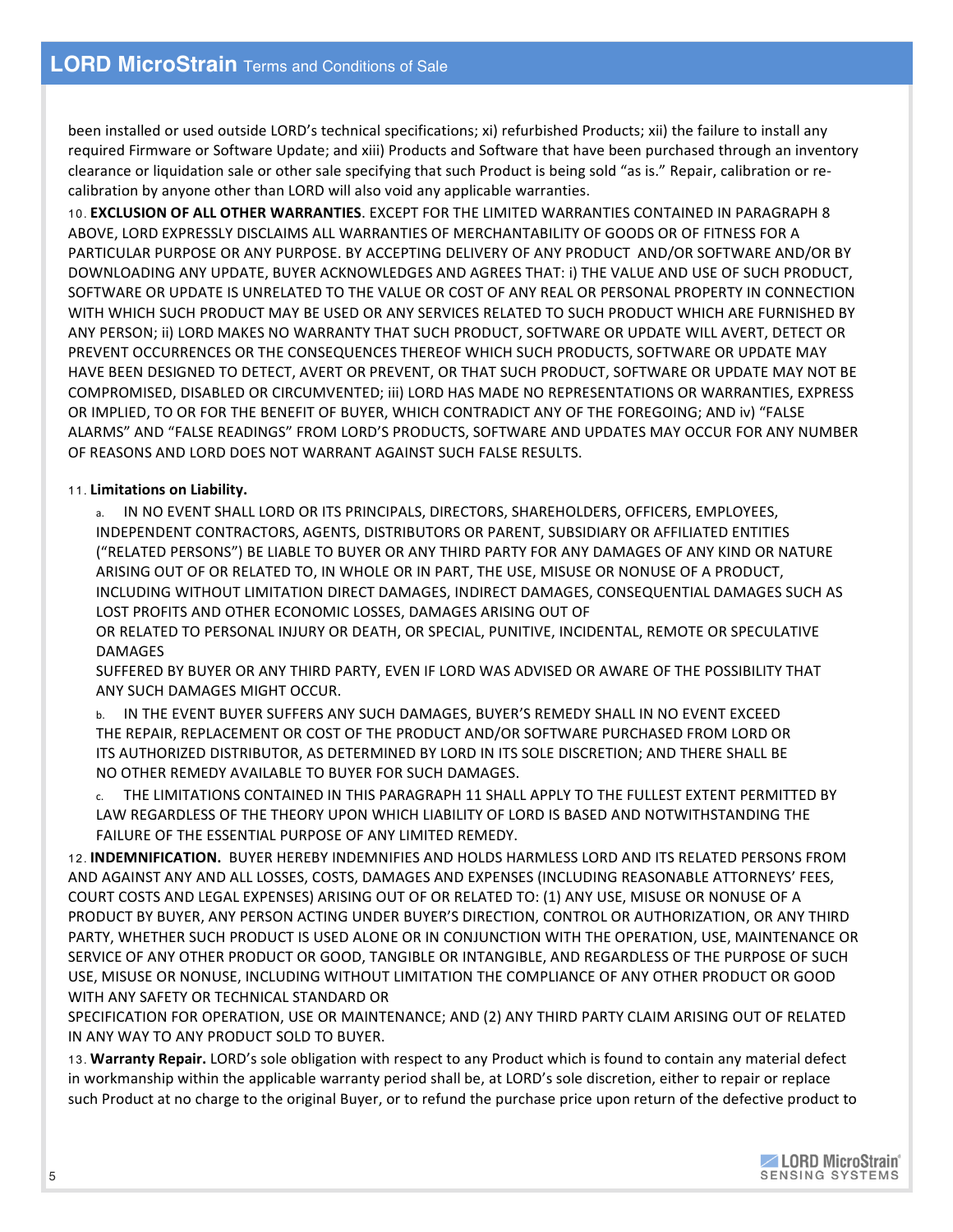LORD. The replacement Product need not be new (i.e., it may be used or reconditioned) or be of identical make, model or part, so long as LORD has reasonably determined that it is substantially equivalent or superior in all material respects to the Product being replaced. Repaired or replacement Products will be warranted for the remainder of the original applicable warranty period. All Products (including any part thereof) replaced by LORD or for which the purchase price is refunded shall become the property of LORD upon replacement or refund. All Warranty Repair returns shall comply with LORD's return policy provided in paragraph 14 below.

14. **RMA and Warranty Repair Return Policy.** If the Product is believed to be defective and is still in warranty, or if LORD has otherwise agreed to accept return of a Product, the Buyer shall (unless otherwise instructed in writing by LORD): i) if the Product is alleged to be defective, provide LORD with a written description in sufficient detail to allow LORD to confirm such defect; ii) obtain a Return Merchandise Authorization (RMA) number from LORD; iii) if requested by LORD, provide written proof of purchase of the Product (such as a copy of the dated purchase invoice for the Product); iv) after an RMA number is issued, package the Product securely in the original or other suitable shipping package to ensure that it will not be damaged in transit, with the RMA number prominently marked on the outside of the package; and v) within fifteen (15) days of issuance of the RMA, ship the Product at Buyer's sole expense to LORD or its distribution point, as indicated by LORD. In addition:

- a. If the Product is being returned for maintenance, calibration, re-calibration or repair, Buyer must not include any manuals or accessories in the shipping package. LORD will only replace the defective portion of the Product and will not ship back any accessories.
- b. Buyer is responsible for all shipping charges to LORD. No Cash on Delivery ("COD") is allowed. Products sent COD will either be rejected by LORD or become the property of LORD, at LORD's sole discretion.
- c. Buyer shall fully insure any Product for return to LORD and LORD shall in no event be responsible for any shipment lost in transit.

d. Repaired or replaced Products will be shipped to Buyer via UPS Ground or any common carrier selected by LORD, with shipping charges prepaid by LORD. Expedited shipping is available if shipping charges are prepaid by Buyer and only upon request.

e. LORD may reject or return any Product that is not packaged and shipped in strict compliance with the foregoing requirements or for which an RMA number has not been obtained or is not visible from the outside of the package. The Product owner agrees to pay LORD's reasonable handling and return shipping charges for any Product that is not packaged and shipped in accordance with the foregoing requirements or that is determined by LORD not to be defective or non-conforming.

15. **Copyright Statement**. No publication or documentation regarding, accompanying or contained in any Product may be reproduced, in whole or in part, in any form or by any means, or used to make any derivative work, including without limitation any translation or adaptation, without LORD's prior written consent.

16. Force Majeure. Except for the obligations to make payments, neither party shall be bound to meet any obligation if prevented from doing so as a consequence of force majeure.

17. Notice. All notifications and communications between the parties relating to this Agreement or the subject matter hereof shall be made in writing and signed by a person duly authorized to provide such notice.

18. **Entire Agreement.** These Terms and Conditions of Sale shall constitute the entire agreement between Buyer and LORD and shall not be modified or amended, except in writing, signed by Buyer and LORD.

19. No Assignment by Buyer. Neither these Terms and Conditions of Sale nor any license related to Software granted herein may be assigned, sublicensed, leased, sold or otherwise transferred by Buyer without prior written consent from LORD, and any transfer made without such prior written consent shall be null and void. These Terms and Conditions of Sale and any rights granted herein by LORD are personal to Buyer and may be used for personal or internal business use only and may not be used on behalf of a client or customer of Buyer except as authorized in writing by LORD.

20. **Enforceability/Severability.** If any provision of these Terms and Conditions of Sale shall be held void, voidable, invalid or inoperative, no other provision hereof shall be affected as a result, and accordingly, the remaining provisions shall remain in full force and effect as though such void, voidable, invalid or inoperative provision had not been contained herein, provided, however, that if such void, voidable, invalid or inoperative provision is a material term or